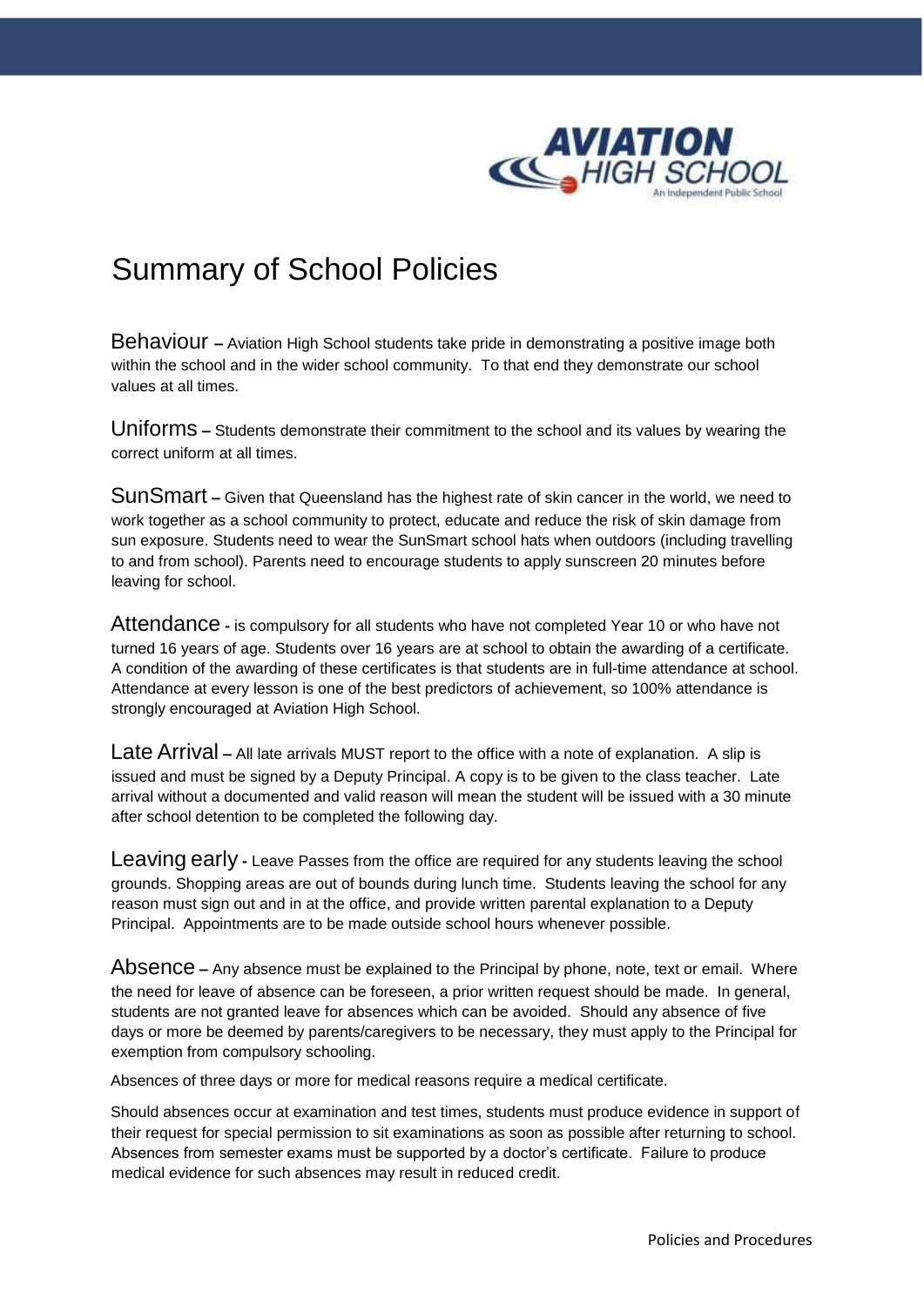

Illness **–** It is school policy to send students home if they become ill. Parents/caregivers must ensure that the school has an emergency contact when they are unavailable. Students should be kept at home if they show signs of illness.

In emergency situations, appropriate first aid procedures will be adopted and every effort will be made to notify parents/caregivers. In cases of accident or extreme illness, the Queensland Ambulance Service will be called and parents advised.

Dispensing of Medication **–** Students taking prescribed medication must have it registered at the office. Medications (other than for asthma) must be left at the office by the parent. School staff can assist a student with medication under the carer provisions of the Health (Drugs and Poisons) Regulation (1996) provided a written request is received from the student's parent/caregiver and that the medication includes an original pharmacy label detailing the name of the person authorized to take the medication, dosage, time to be taken and medical practitioner's name.

Change of Address **–** Please notify the school of any change of address, telephone number or email immediately.

Newsletters **–** Newsletters to parents/caregivers are prepared by the school's publicity and promotions officers and issued at regular intervals throughout the year (usually every fortnight). The newsletter is emailed to all families who have registered online and is also available on the school website. Newsletters often contain vital information applicable to all students.

Visitors **-** All visitors including past students and relatives of students must first report to the main office. Speaking to outsiders over the fence is not acceptable student behaviour.

Books and Materials **–** Students committed to their studies will have with them at all lessons: a current copy of their timetable, student diary and all books and materials required until the next break. Permanent marking pens are prohibited in the school.

Internet Use **–** All students are required to sign an Acceptable Use Policy – Information

Technology Student Contract prior to gaining access to the school's computer facilities.

Classrooms and Verandahs **–** Students are expected to co-operate with their teachers by lining up outside rooms before lessons begin and moving into rooms only under the supervision of a teacher. At all other times, students must obtain permission to enter these areas. Stairs should be kept free to allow access.

Movement **–** Punctuality to assemblies, classes and Welfare lessons is essential. When moving to and from rooms, students should walk quietly and quickly, keep left, and use the stairways nearest to their rooms. Students are not to loiter in toilets. Running in the buildings and on concrete or bitumen areas is unsafe, inconsiderate and unacceptable.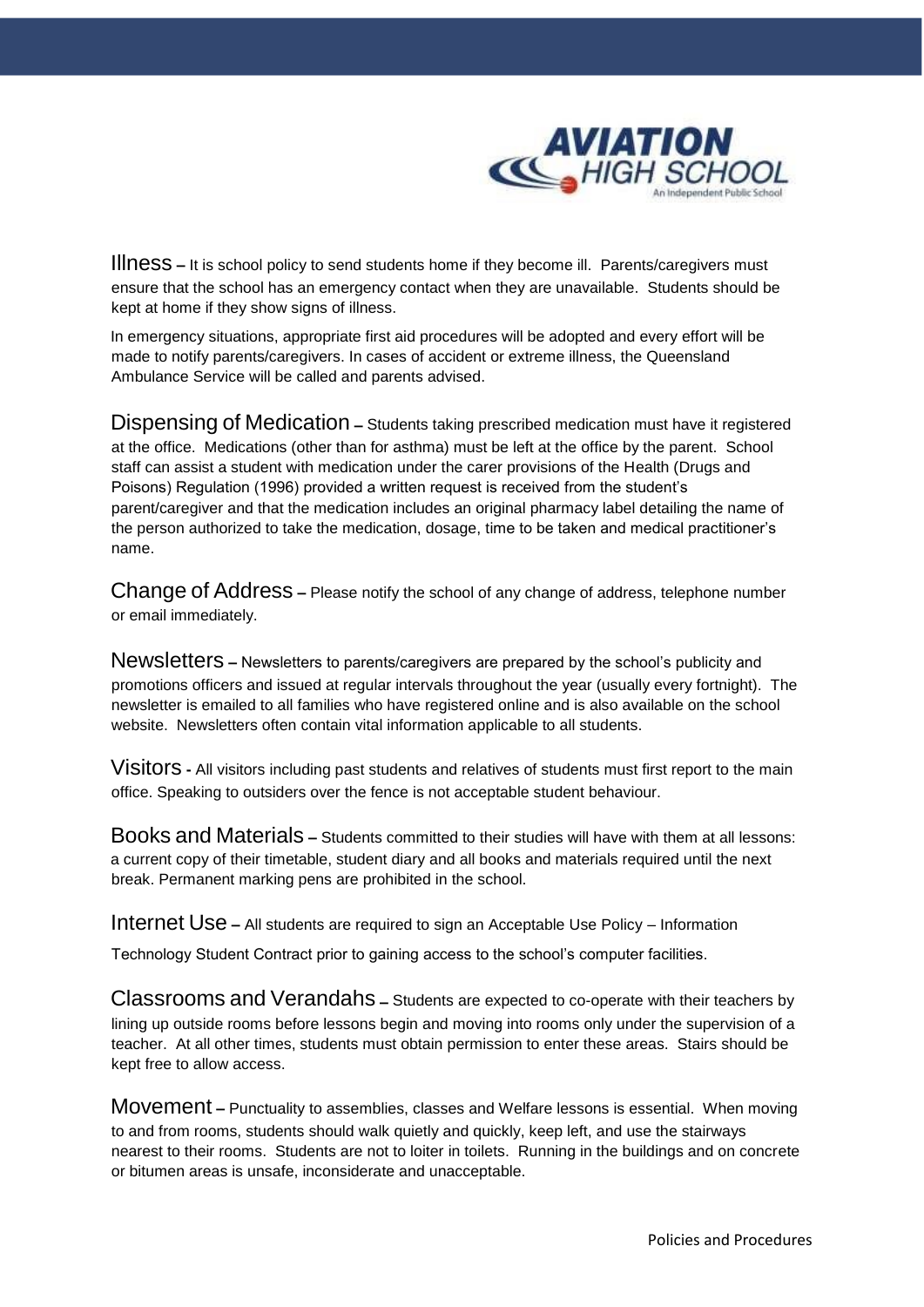

Litter **-** Foodstuffs are to be eaten in seated areas only. No food on the oval or courts. **Chewing gum is strictly prohibited** 

All students are expected to consider other members of the school, by assisting in keeping the grounds clean.

Canteen **-** Students are expected to form queues and show courtesy ("please" and" thank you") to canteen workers at all times. Queue jumping and multiple ordering by one student are discourteous practices which do not reflect the school values.

Personal Belongings **-** Care of personal property is each student's responsibility. Bags and other belongings should be clearly identified and where possible left in bag racks during lessons. Valuables may be left at the office for safe keeping.

Lost Property **–** All lost property is located in the school office in C Block. See office staff for details.

Surveillance Cameras **–** Surveillance Cameras are installed in the School for the prevention of damage to School property and safety of all students, staff and visitors.

School Bags/Lockers **-** Students who have paid fees for 2018, have no previous outstanding debts or library books have been allocated a locker. This is to ensure that all students have access to an easily accessible locker for storage of their personal belongings, removing the need for students to carry bags to class. All bags can be stored in lockers, along with iPads, textbooks and all mobile devices. Please see Mobile Phone Policy.

Bicycles **-** The area of the bicycle racks is out of bounds except when students are taking their bicycles to or from the racks. Cyclists should lock up their bikes to protect them and place them in the racks provided.

## **NO SKATEBOARDS OR SCOOTERS are to be brought onto the school site.**

Safety **-** Safety awareness is essential at all times. In particular, students should be sensible when near glass doors and windows. When riding bicycles to and from school, wear a helmet, use bikeways and walk bicycles into school grounds. No dangerous implements should be brought to the school.

Insurance **–** The School does not contribute to an insurance company to cover School accidents. Parents/Caregivers must accept this responsibility.

Student behaviour while travelling on public transport - Parents and carers play an important role in teaching children about appropriate behaviour when travelling on public transport.